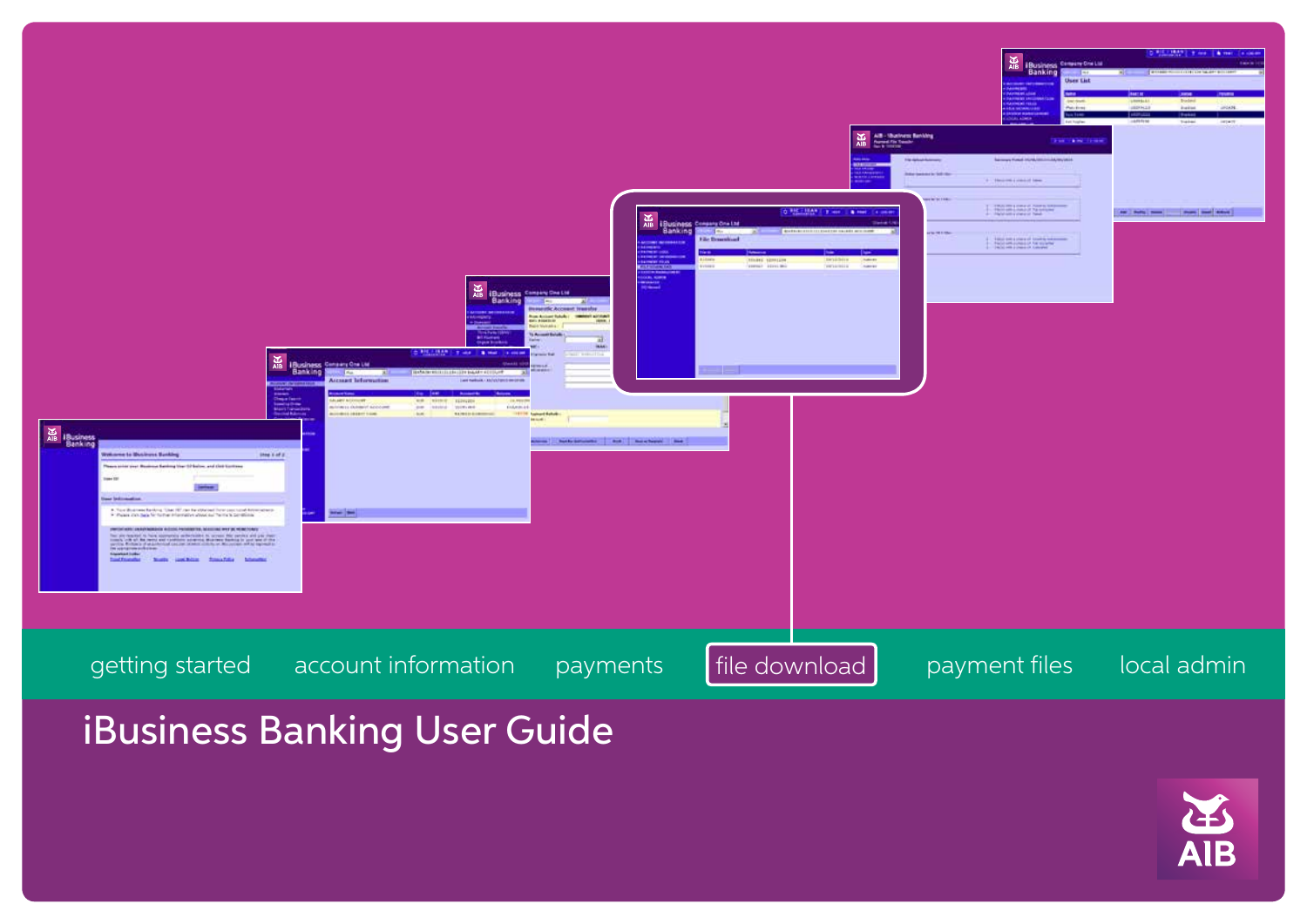### User Guide Version 14 – November 2019

The information in this User Guide is believed to be accurate, the Bank makes no warranty, representation or guarantee of any kind in relation to the material in this User Guide, including, but not limited to, any implied warranties of merchantability and fitness for a particular purpose or for any errors or omissions.

### COPYRIGHT NOTICE

No part of this User Guide or the Website may be reproduced, stored in a retrieval system or transmitted, in any form or by any means, photocopying, recording or otherwise, without prior written consent of AIB. No liability for any possible infringement of third party intellectual property right is assumed with respect to the use of this User Guide. The content of this User Guide, the Website and the features described therein are subject to change by the Bank.

Copyright © 2009 Allied Irish Banks, p.l.c. All rights reserved. All products or services, mentioned in this User Guide or the Website are covered by the trademarks, service marks or product names as designated by the companies who market those products. There is no intention to transfer any intellectual property rights under this User Guide, the Website or in the Agreement. You must not delete any proprietary notices, trademarks, product names or service marks appearing on any materials furnished to you in connection with iBusiness Banking the Agreement and the Services and you must comply with any instructions issued by the Bank in connection with the protection of these materials. The information content graphics, text and images, buttons, trademarks, trade names and logos (the 'Material') contained in the iBusiness Banking Website and the User Guide are protected by copyright and other intellectual property laws, international laws and international treaties and are not in any way transferred under the Agreement. You are granted a limited non-exclusive non-transferable license solely for your own internal use to refer to, bookmark or point to any page within the iBusiness Banking Website, provided however, that all copyright, trade mark and other proprietary notices are left intact.

### about this guide…..

This User Guide details how to use iBusiness Banking. It provides reference information including an overview of the features of iBusiness Banking and should be read in conjunction with the Terms and Conditions of Use and your agreement with the Bank as a whole. This User Guide is intended for use by all Customers and Users of iBusiness Banking and should be also used in conjunction with the Online Help Facility. Where we refer to 'you' in the User Guide, it can mean you, the Customer, or you, the User, depending on the context.

Allied Irish Banks, p.l.c. is regulated by the Central Bank of Ireland.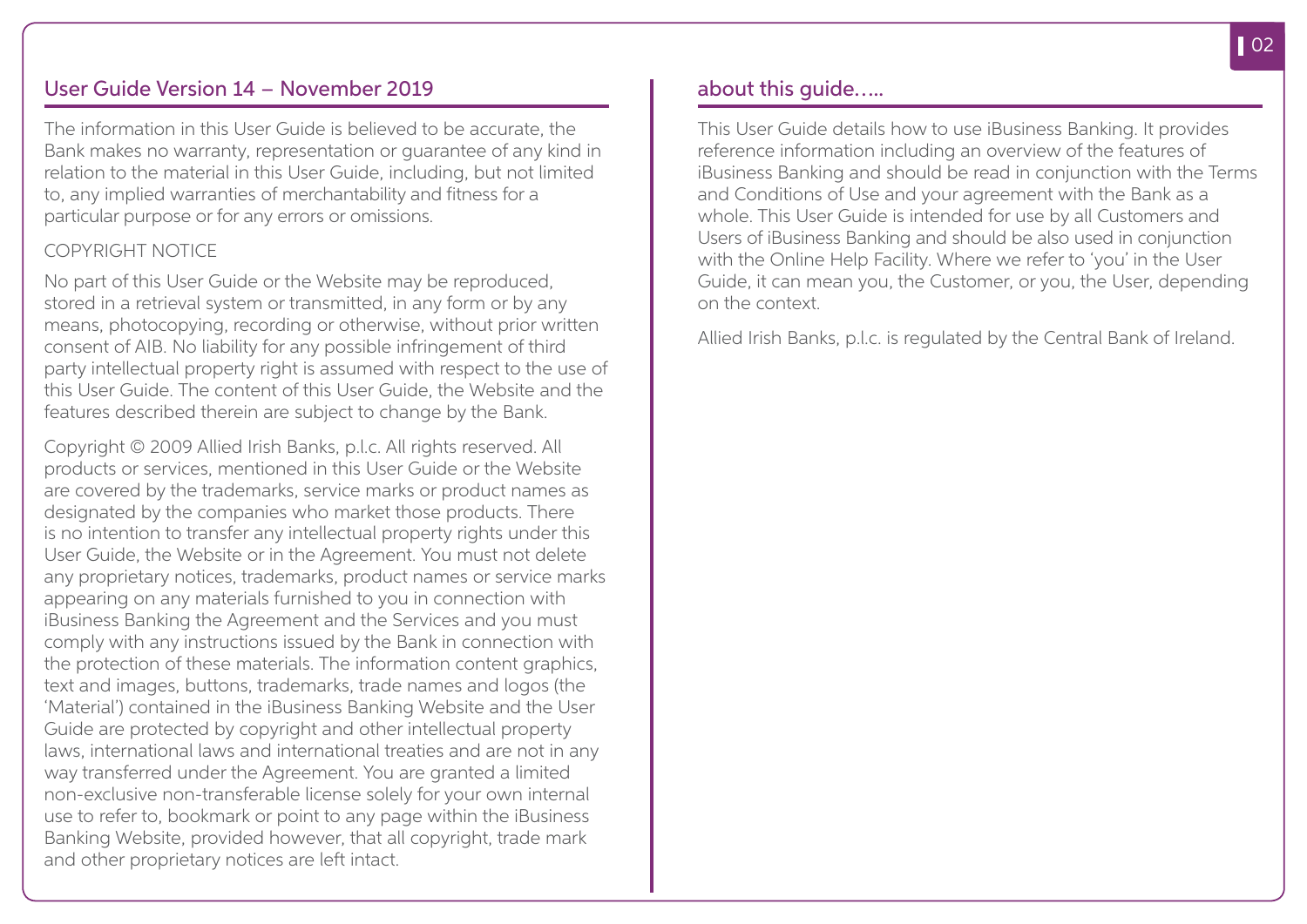### steps to help ...

If you need any assistance using iBusiness Banking, we provide a number of different ways to help you.

Where can I get assistance for using iBusiness Banking?



| AIB                             |                                                                                                                                                                                                                                                            |
|---------------------------------|------------------------------------------------------------------------------------------------------------------------------------------------------------------------------------------------------------------------------------------------------------|
| iBusiness Banking,              |                                                                                                                                                                                                                                                            |
| 1 Adelaide Road,                |                                                                                                                                                                                                                                                            |
| Dublin 2.                       |                                                                                                                                                                                                                                                            |
| Telephone:                      | 0818 72 00 00                                                                                                                                                                                                                                              |
| <b>International Customers:</b> | + 353 1 641 4889                                                                                                                                                                                                                                           |
| Fax:                            | $+35316089454$                                                                                                                                                                                                                                             |
| Email:                          | ibb.customer.support@aib.ie                                                                                                                                                                                                                                |
| <b>Hours of Support:</b>        | 08:30 - 17:30 Business Days                                                                                                                                                                                                                                |
| Note:                           |                                                                                                                                                                                                                                                            |
| respect of the query.           | To assist the Bank in addressing your query, you must provide<br>such information and details as requested by the Bank in                                                                                                                                  |
| giving you added security.      | Please also note that all telephone communications between<br>iBusiness Banking and customers may be recorded for security<br>and training purposes. This will assist us in ensuring that our<br>support gives you as much help as possible in addition to |

### structure of user guide…..

In order to help you find the information you need quickly, the User Guide is divided into two sections:

- about... Provides information to help you understand the relevant function.
- how to...  $-$  Provides step-by-step instructions on how to carry out the various tasks on iBB.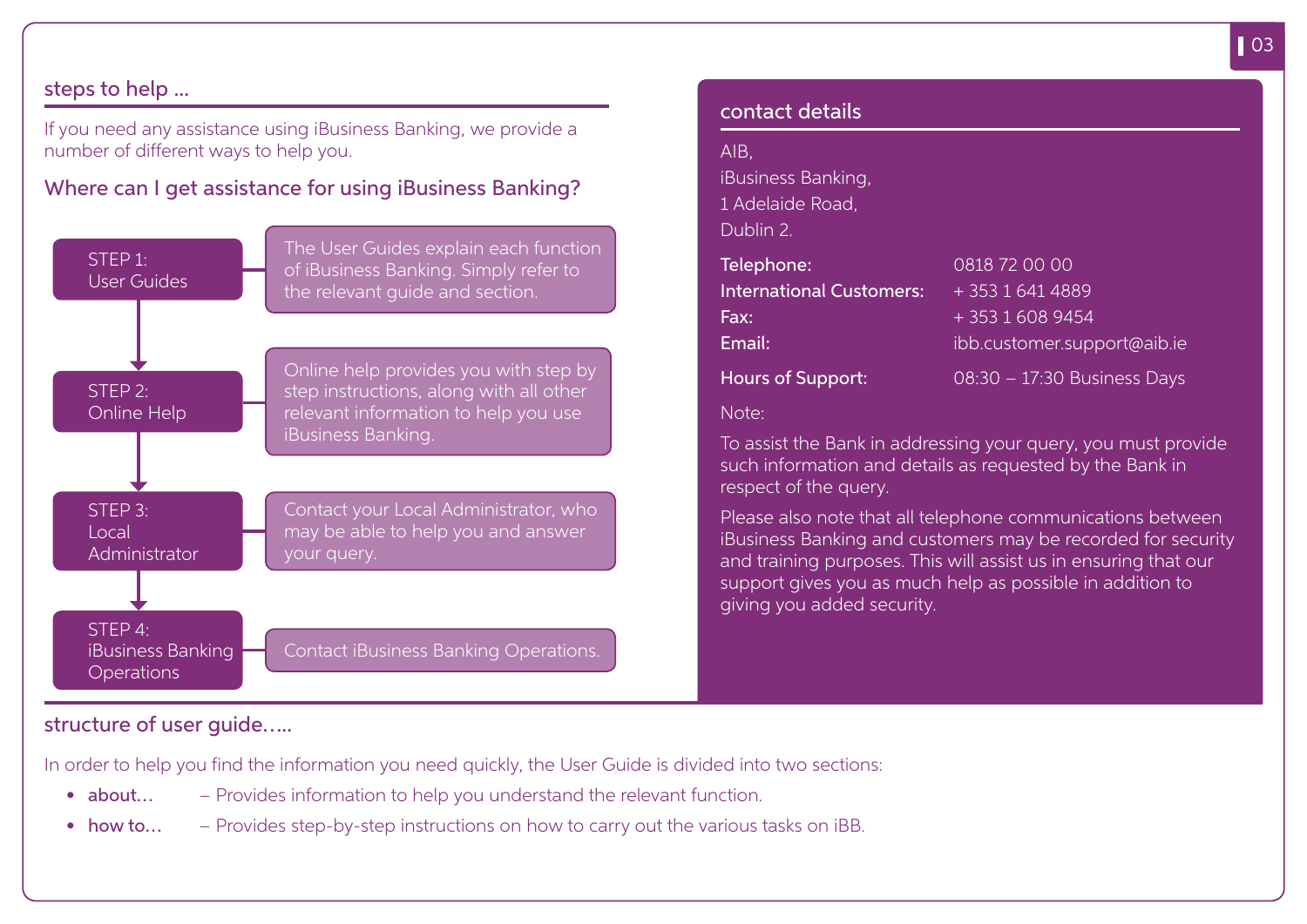## contents…

### about…

• File Download Page 06

### how to…

• Download a File and View Previously Downloaded Files Page 08

how to... how to…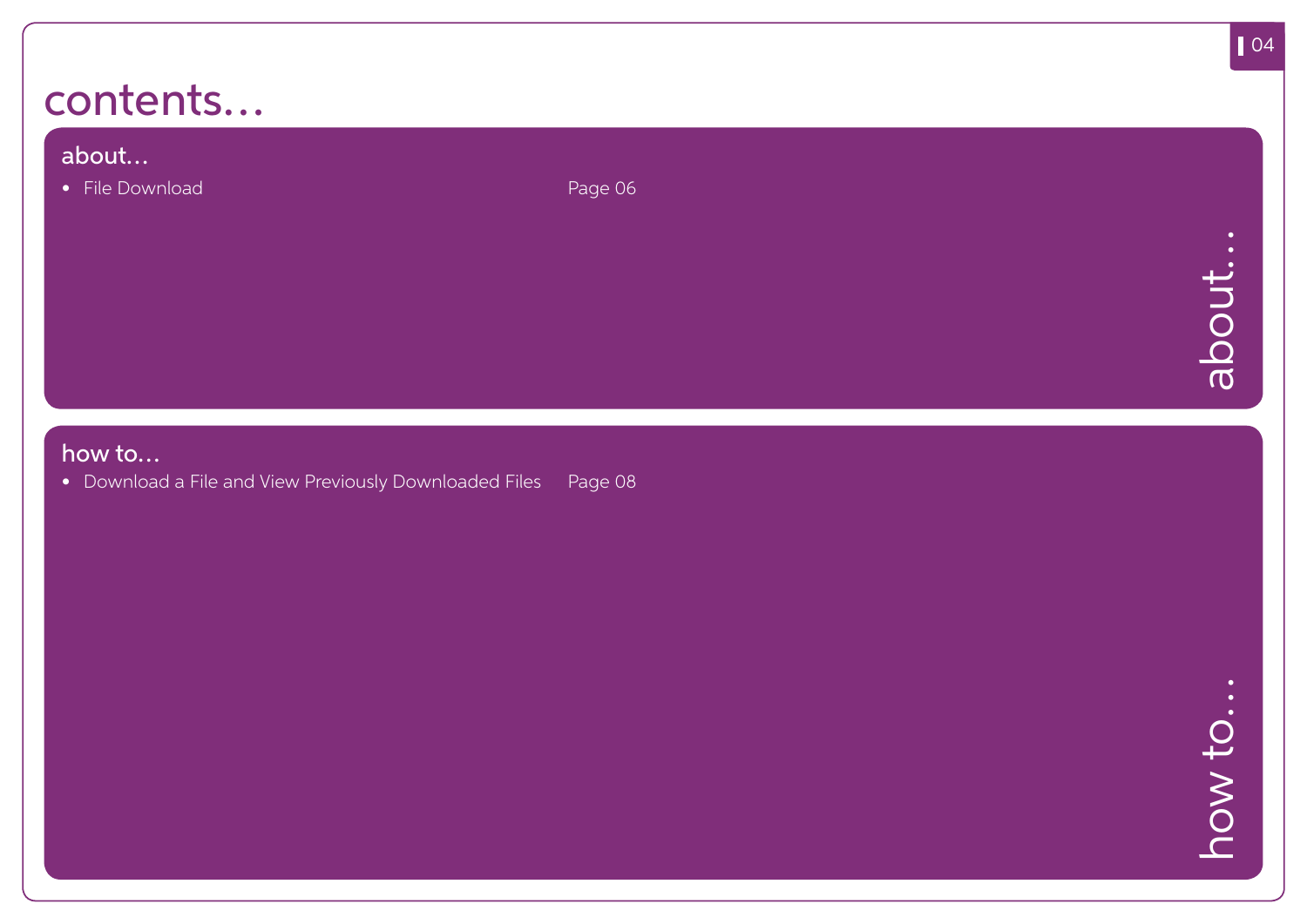## what's in this section…?

In this section, you will find details and descriptions about the following topics:

- File Download
	- Original Autorec
	- Extended Autorec

We recommend that you read this section as it provides you with useful information which will help you get the most from iBusiness Banking.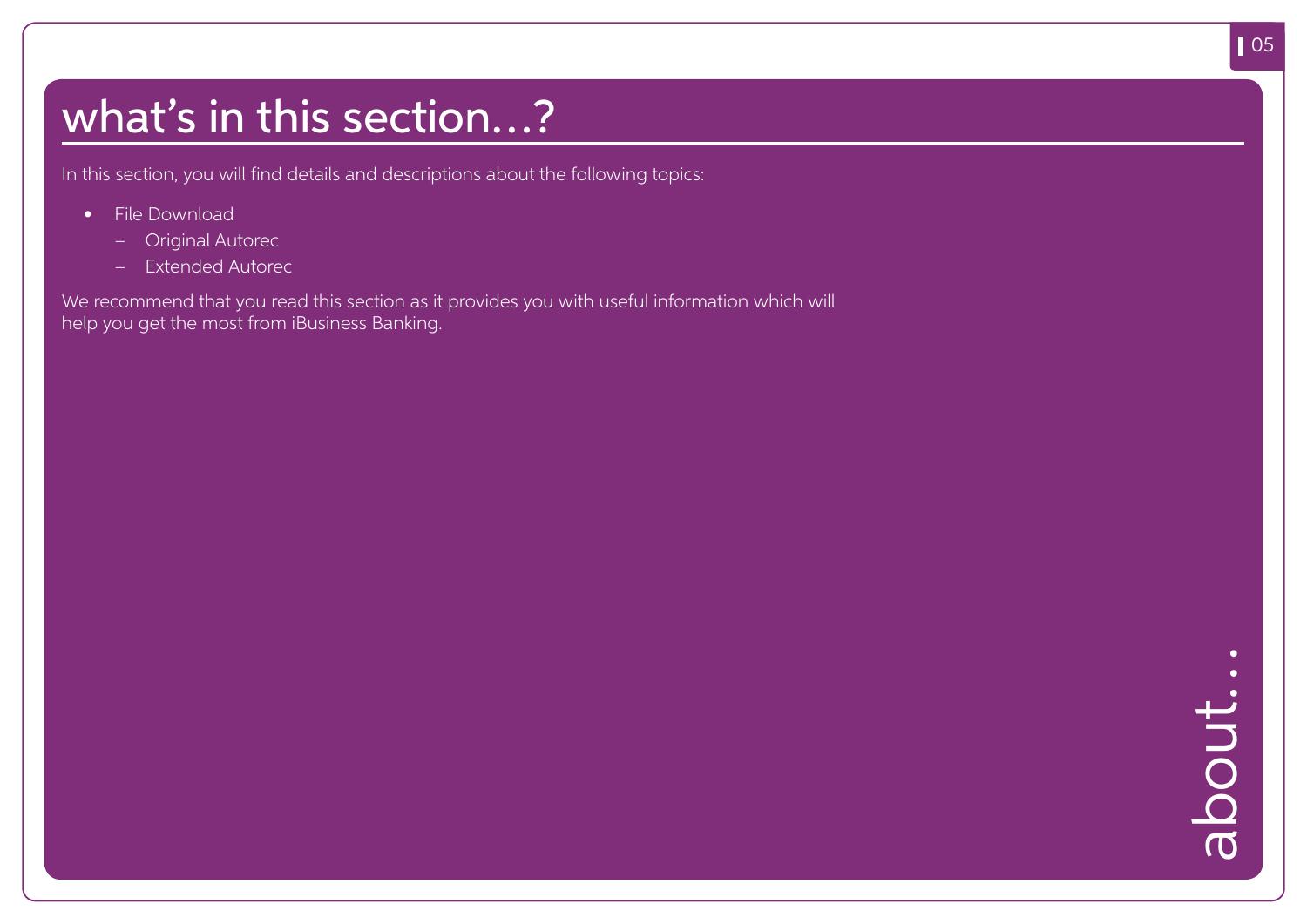## FILE DOWNLOAD

### **OVERVIEW**

The 'File Download' screen enables you to download 'Autorec' (Autorec and Autorec extended) files into your own systems to reconcile your bank accounts. It is suitable if you have large volumes of transactions on your accounts.

An 'Autorec File' includes transaction information from your bank statements.

There are two types of Autorec files available for download.

- Autorec contains Reference Narrative.
- Autorec extended includes End To End Identification, AIB reference number and the 140 characters of additional information that may have been sent with the payment.

For further information on File Download, please contact iBusiness Banking Operations.

### MAIN SCREEN

The File Download screen will display the most current files available for download. All files available for download can be displayed by selecting the 'History' option.

The following details are displayed for each file:

- **File ID:** File ID of the file
- Reference: Reference number of file
- **Date:** Date file was processed.
- **Type:** Type of file i.e. Autorec or Direct Debit.

Using the File Download screen, you can:

- Download Autorec files, where available.
- View the previous 5 downloaded files, where available.

For more details, please see the 'how to….' section.

|                                           |                       |                    | C BIC / IBAN<br>$7 - 1010$            | $+106.0H$<br><b>B</b> PRINT |
|-------------------------------------------|-----------------------|--------------------|---------------------------------------|-----------------------------|
| $\frac{1}{\text{AB}}$<br><b>iBusiness</b> | Company One Ltd       |                    | Client M 122121                       |                             |
| <b>Banking</b>                            | ALL<br>---            | <b>ST</b> Accounts | IE65AIBK93101212341234 SALARY ACCOUNT | ≖                           |
| + ACCCIONI INFORMATION<br>* PATHENTS      | <b>File Download</b>  |                    |                                       |                             |
| * PAYMENT LOCS                            | File M.               | <b>Helermon</b>    | Disks                                 | Type                        |
| + PATHENT INFORMATION                     | R10000                | 99101212341294     | 02/01/2014                            | Autoreo                     |
| + PAYMENT FILES<br><b>FILE DOWNLOAD</b>   | R10002                | 53101212341234     | 02/01/2014                            | Autorec                     |
|                                           | <b>Baseboa Birton</b> |                    |                                       |                             |
|                                           |                       |                    |                                       |                             |

**106**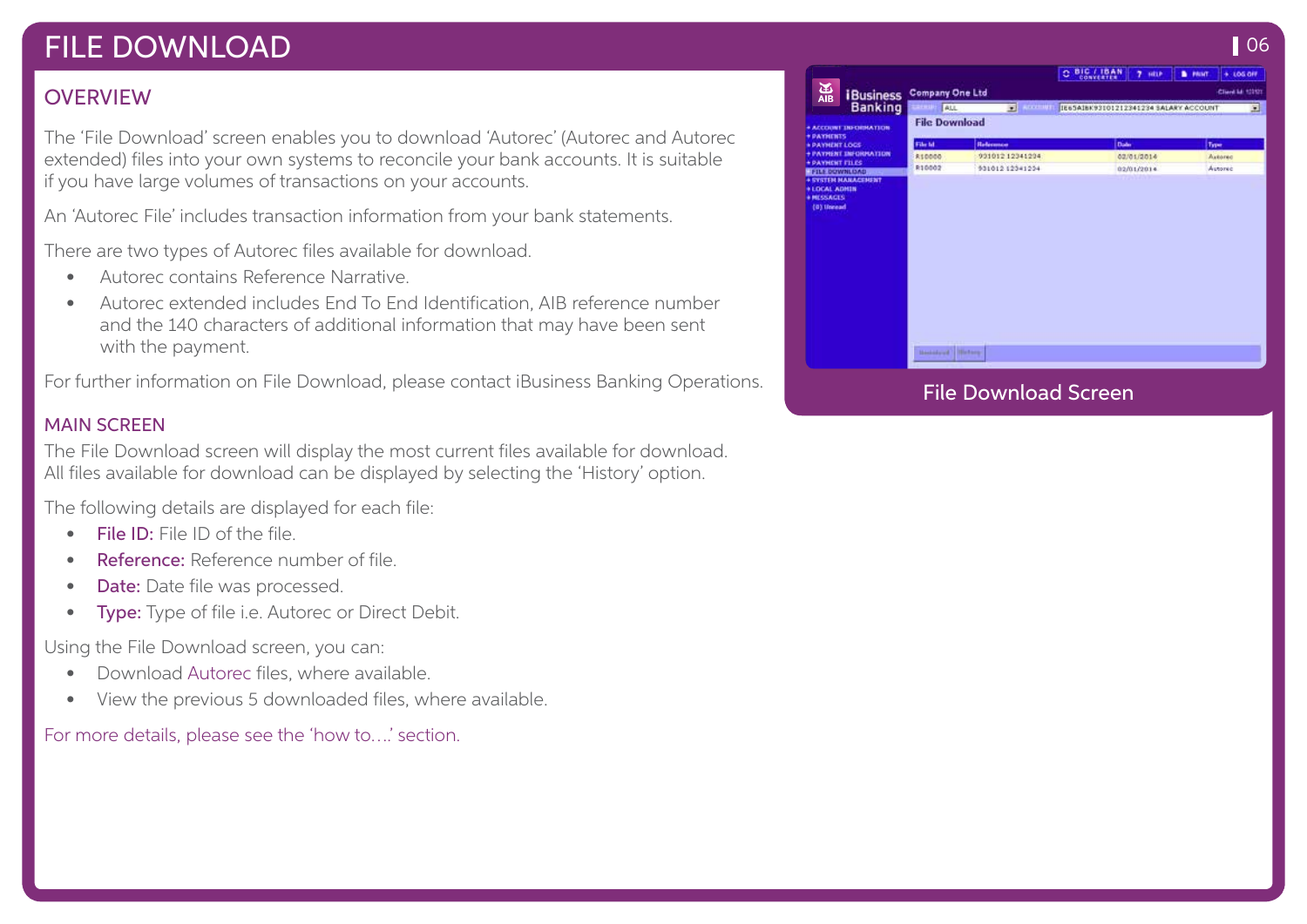# what's in this section…?

In this section, you will find step by step instructions on how to:

• Download a File and View Previously Downloaded Files Page 08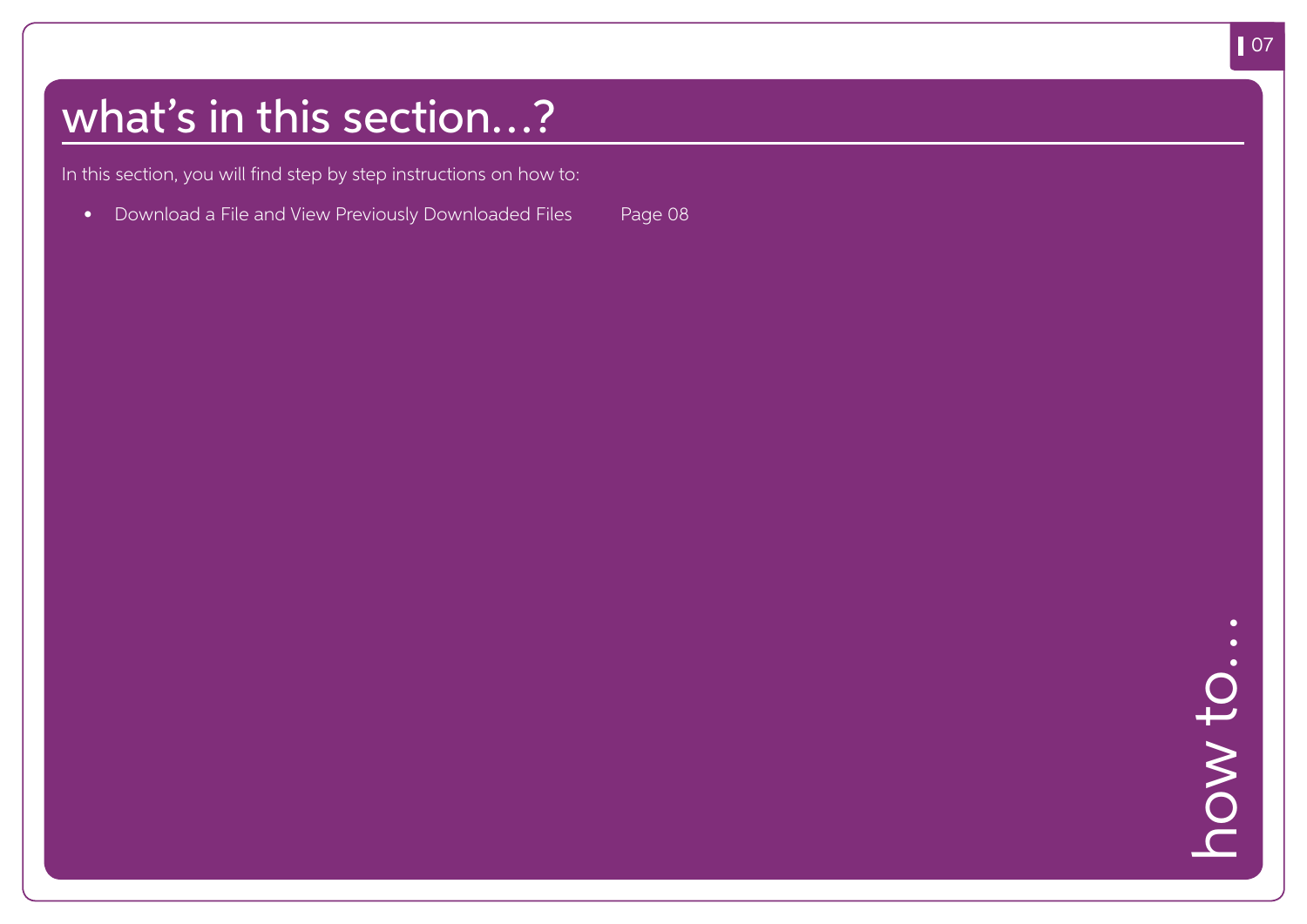## how to... Download a File and View Previously Downloaded Files **198** 108

#### DOWNLOAD A FILE

1. To access the File Download screen, select File Download on the side menu.

The File Download screen will be displayed.

- 2. From the list of files, select the file which you would like to download.
- 3. Select Download.

A File Download pop-up will be displayed.

- 4. Select Save.
- 5. Enter file name and select a location on your system/network to save your file.

### VIEW PREVIOUSLY DOWNLOADED FILES (no screen shots displayed)

- 1. Select the file to download from the File Download screen.
- 2. Select History.

The File Download History screen will be displayed.

- 3. From the list of files, select the file which you would like to download.
- 4. Select Download.
- 5. Select Save.
- 6. Enter file name and select the system location to save your file.